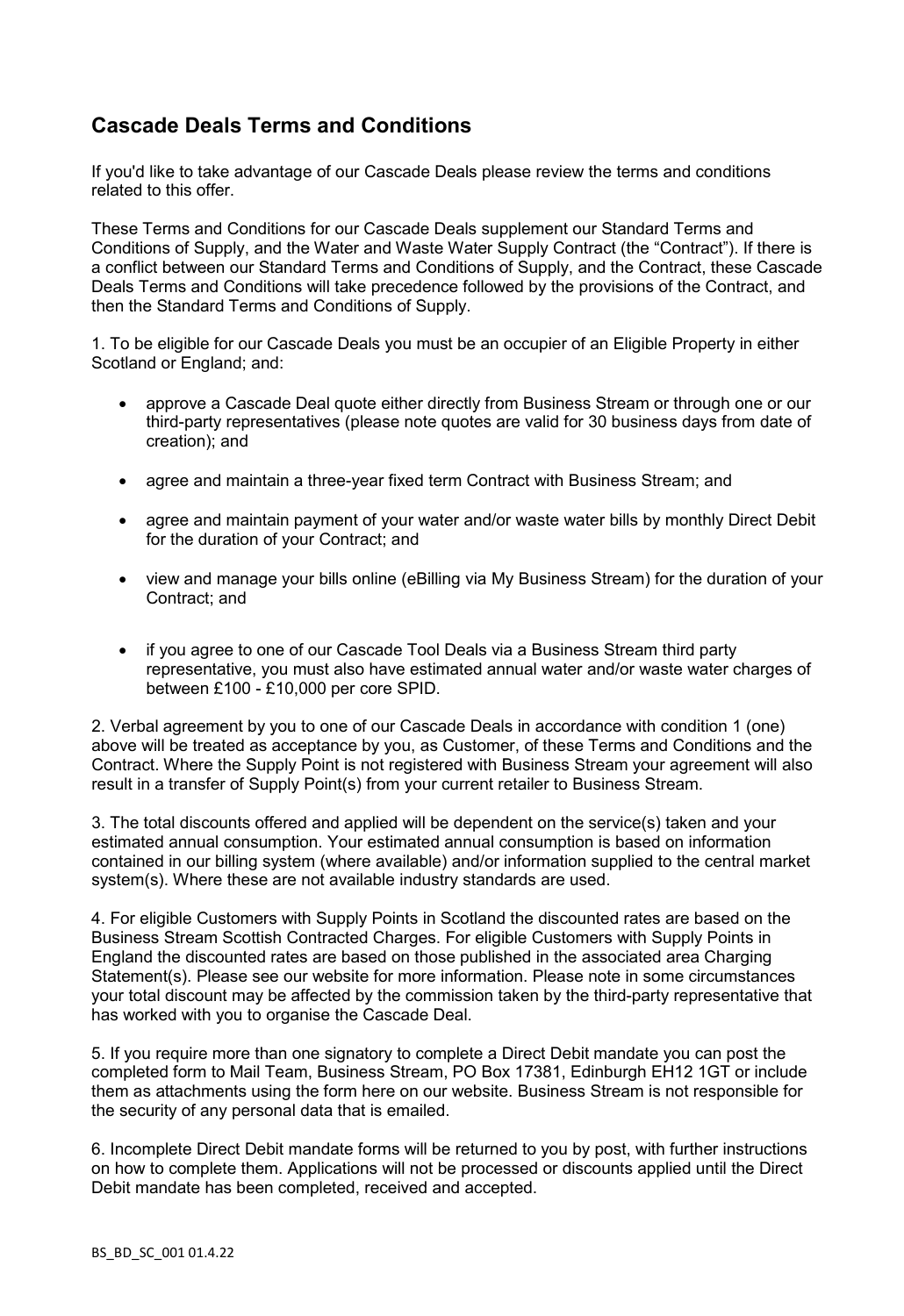7. As part of the application process Business Stream may refer to a credit reference agency. This check will not appear on or affect your credit score. Business Stream reserves the right to terminate the Contract based on the outcoming of the credit check. You will be informed if that is our decision. Where the Supply Point is not registered with Business Stream and the Contract is terminated based on the outcome of the credit check, Business Stream will not transfer the Supply Point.

8. If your Supply Points are in England and you have nine or fewer employees (are a micro business customer) you can cancel your contract within a seven-day cooling off period with no penalty. The seven-day period starts from the day your Contract is issued to you. To cancel the Contract during the cooling off period you must inform Business Stream by emailing your instructions to retention@business-stream.co.uk.

9. The discounts will be applied to your Business Stream account as follows:

a) Where the Supply Point is already registered with Business Stream - the discounts will be applied to your account(s) within two working days of Business Stream receiving the online application or two days after the cooling off period has expired, if applicable. If the Direct Debit mandate requires more than one signatory, and is posted or emailed to Business Stream, the discount will be applied within one business day of receipt of a completed form.

b) Where the Supply Point is not registered with Business Stream - an account will be opened and the discounts will be applied on the contract start date. This is the date on which the Supply Point for your eligible property transfers to Business Stream. If the Direct Debit mandate requires more than one signatory, and is posted or emailed to Business Stream, we will wait until we receive the completed form before we request a transfer from your current retailer.

10. If you are transferring your Supply Point(s) or service(s) to Business Stream, your current retailer may object to the request if you have an outstanding balance or are currently in a contract. Business Stream will advise you of any objections received from your current retailer.

11. Business Stream reserves the right to terminate this promotion and/or amend any of these Terms and Conditions, at any stage, if deemed necessary in its opinion.

12. You are obliged to advise Business Stream of any changes to the Property, as well as any changes to the Property which may affect the terms of supply. These obligations are set out in the applicable Standard Terms and Conditions of Supply.

13. Where:

- Business Stream has supplied the Services at a discount to the charges set out in the Scottish Contracted Charges and/or associated area Charging Statement and
- The contract is terminated (in whole or in part, irrespective of the reason for such termination apart from a micro business customer during the cooling off period) prior to the initial end date

then Business Stream shall be entitled to recover from you the difference between what you have paid (or are liable to pay) from the commencement date to the date of termination on the basis of the agreement between us and the amount you would have been liable to pay had the discount or other contract specific pricing arrangements not been applied.

14. If the Water Industry Commission for Scotland or Ofwat in England makes a determination or takes any other regulatory action or the Wholesaler increases the wholesale prices which it charges Business Stream for the services we need in order to provide you with water and waste water services, which impacts Business Stream such that the economic basis on which Business Stream offers retail services on the terms set out in the Contract is adversely affected, Business